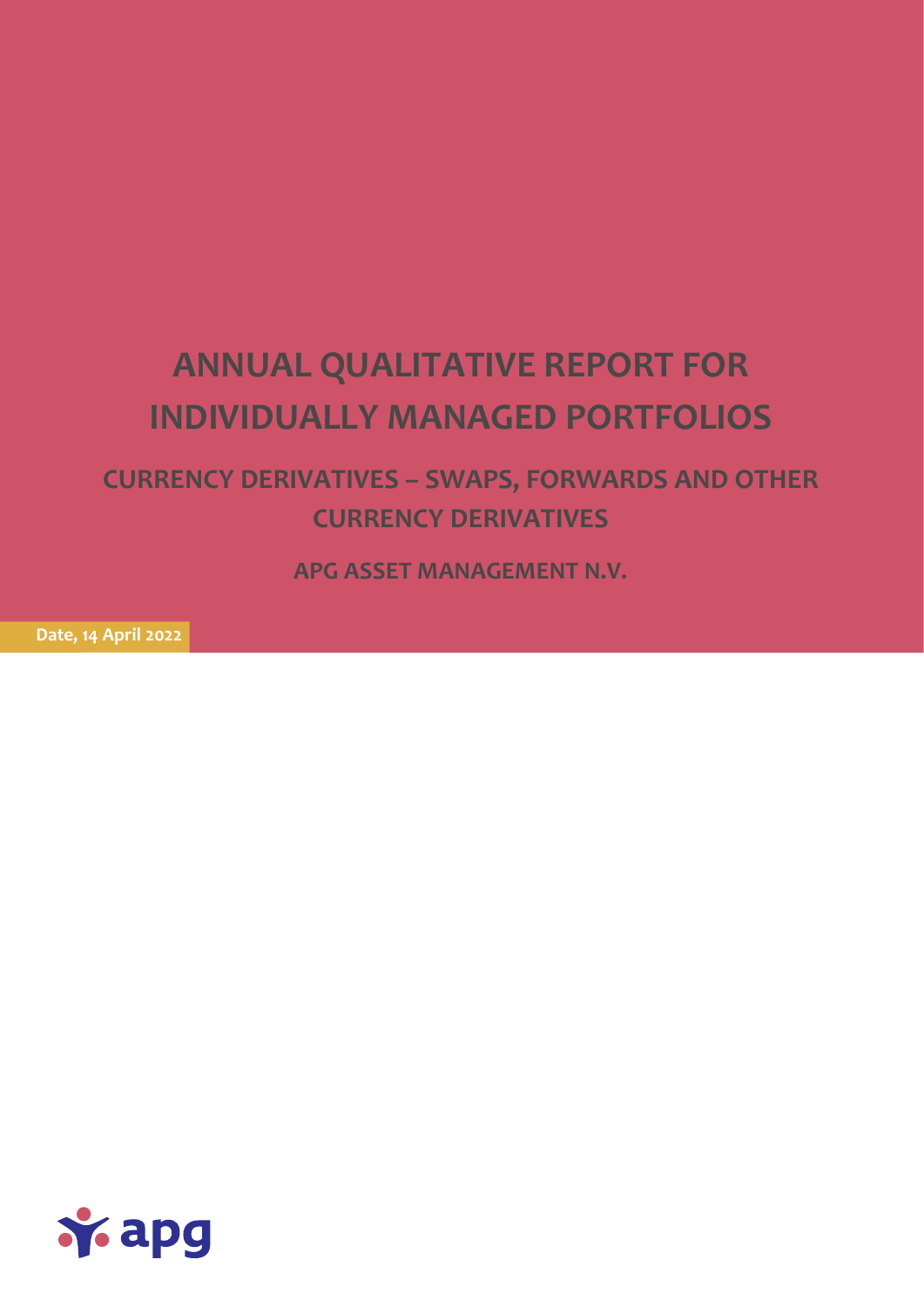

## **Introduction**

This document is the Annual Qualitative Report for Individually Managed Portfolios describing the execution assessment in *Currency Derivatives – Swaps, Forwards and other currency derivatives* only. This report does not include any data or conclusions with regard to the service of Collective Portfolio Management and *Currency Derivatives – Swaps, Forwards and other currency derivatives* transactions executed as part of this service. This document is available on the APG website.

The report is intended as a qualitative report as described by the Commission Delegated Regulation (EU) 2017/576 supplementing the Directive 2014/65/EU.

The report follows the structure as detailed the article 3 sub 3, of the (EU)2017/576 Regulation.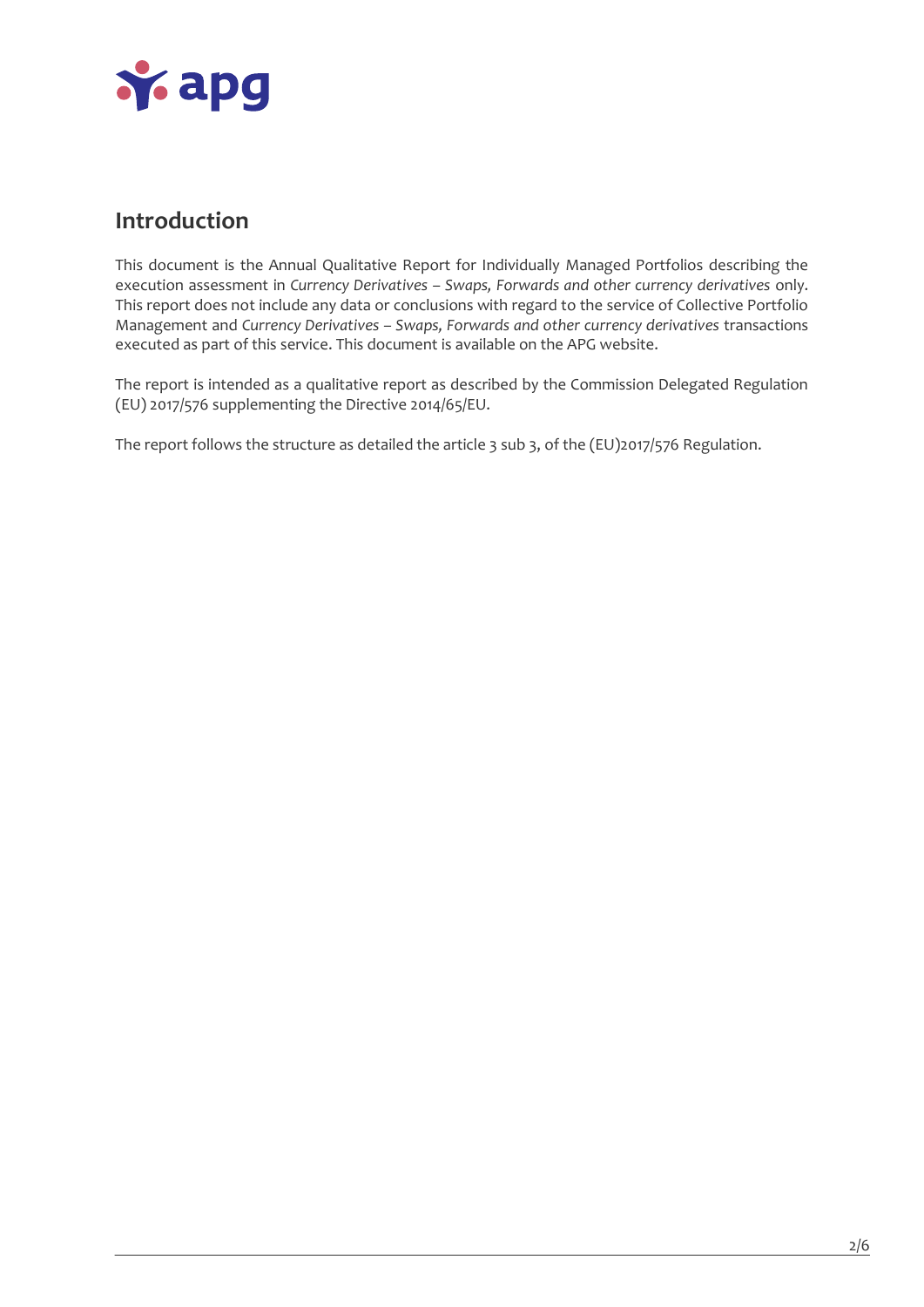

## Contents

| Close Links, conflict of interest, common ownership and specific arrangements. ------------------------------- |
|----------------------------------------------------------------------------------------------------------------|
|                                                                                                                |
|                                                                                                                |
|                                                                                                                |
|                                                                                                                |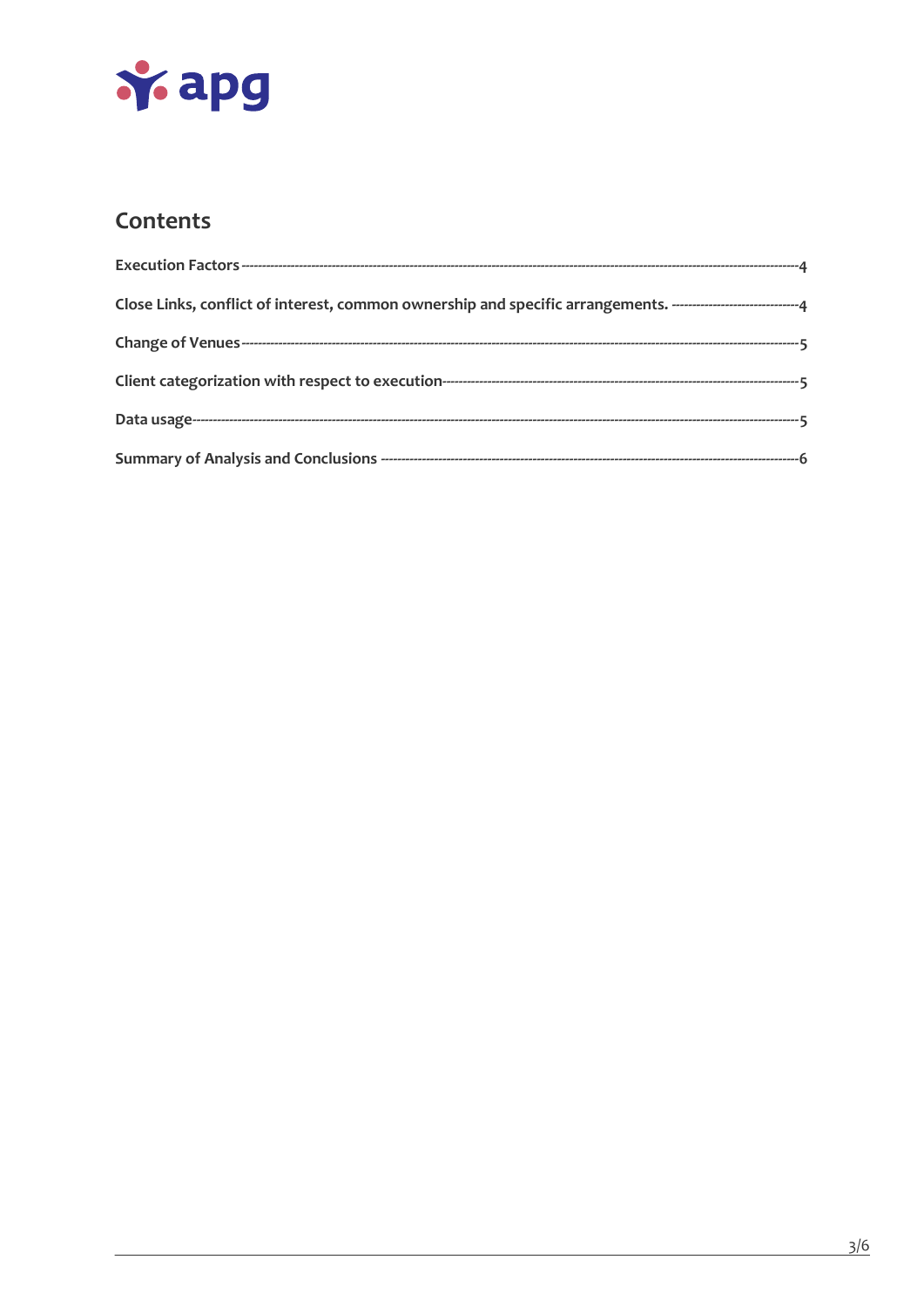

#### <span id="page-3-0"></span>**Execution Factors**

The following execution factors were considered to be relevant when executing transactions in this asset class during the year 2021:

- Market Impact
- Likelihood of Execution
- Speed
- Price
- Cost
- Likelihood of Settlement
- Nature of the order
- Any other consideration that is key to the order execution

The guiding principal for selecting the most suitable method of execution is to deliver the desired exposure at the lowest cost with the least possible market impact.

During 2021 the importance of the execution factors did not change.

## <span id="page-3-1"></span>**Close Links, conflict of interest, common ownership and specific arrangements.**

APG Asset Management (APG AM) has no close links nor holds any common ownership with respect to any venue used to execute or place orders. APG AM has no qualified ownership over the venues used for this asset class. From time to time APG AM may invest, on behalf of clients, client money and manage an equity holder or debtholder interest of a financial institution holding close links with or a qualifying holding in venues in which this asset class is traded. APG AM has no current on-going litigation or legal disputes in court with the venues used in this class.

In 2021 APG AM has not recorded any conflicts of interest with the venues used in this asset class. The Conflicts of Interest policy applies to any potential conflicts of interest with the venues. APG AM did not receive payments, discounts, rebates or non-monetary benefits in its arrangements with the trading venues used. Furthermore APG AM has policies and procedures in place to prevent the receipt of monetary or non-monetary benefits from third parties that are of a scale and nature which could impair its provision of services to its clients ('inducements'). This includes the receipt of gifts and hospitality by employees of APG AM in this context. MiFID II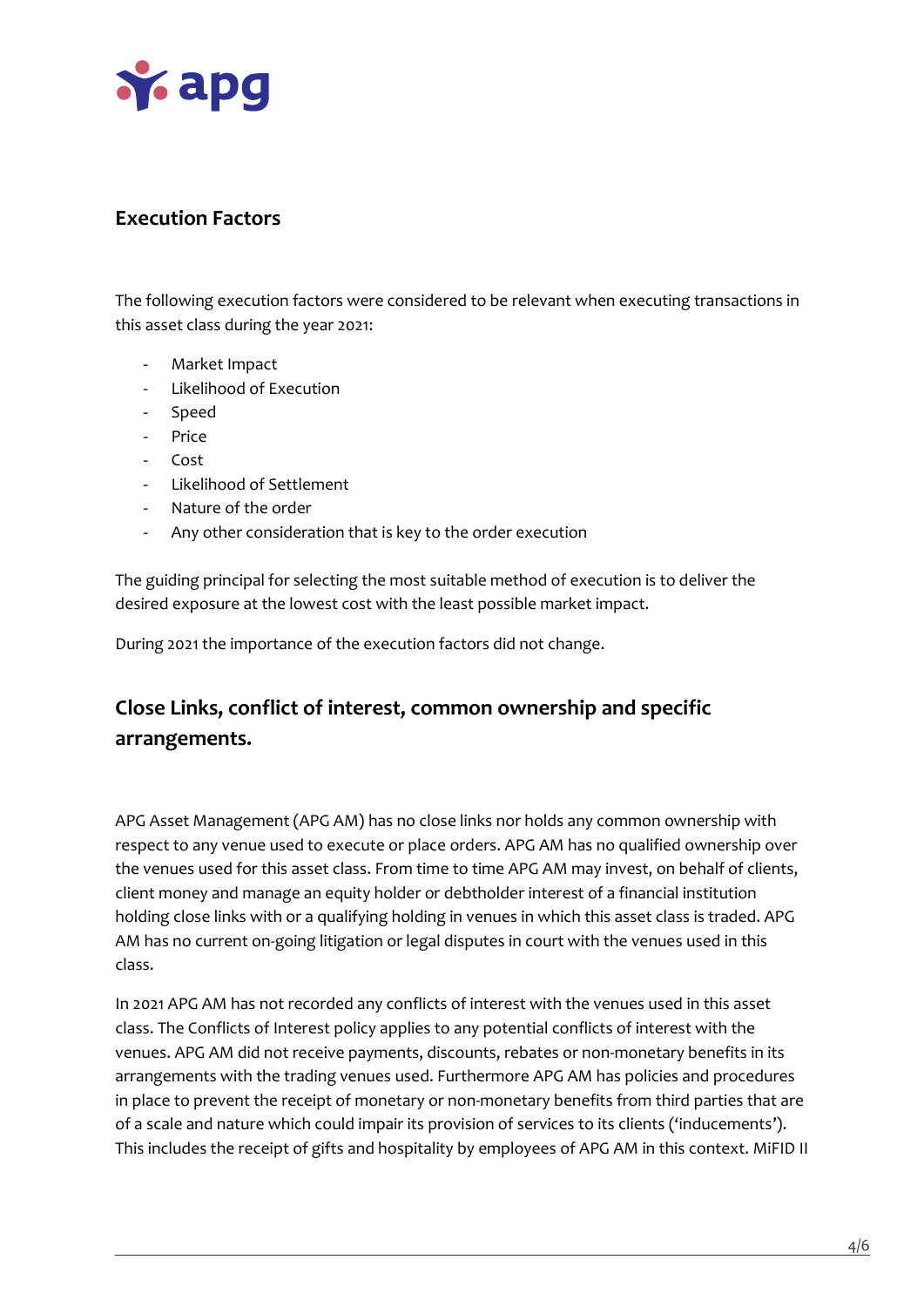

imposed updated requirements on inducements, including specific requirements on the receipt of research. In accordance with this, APG AM has chosen to pay for research services from its own resources and will only accept non-monetary benefits which can be considered minor. In addition, any monetary benefits received will be passed on to APG AM's clients as soon as reasonably possible. The receipt of such benefits is controlled, monitored and reported to clients in accordance with APG AM's Code of Conduct and Inducements Policy.

## <span id="page-4-0"></span>**Change of Venues**

The trades in the classes of financial instruments described in the aforementioned Delegated Regulation that APG AM is executing on behalf of the clients can only be executed with brokers, counterparties and venues that have passed our stringent selection process and compliance checks. Such brokers, counterparties and venues are included in the APG AM Approved Broker List.

During 2021, the following changes have occurred.

Venues added: Bank of New York Mellon Sa/NV, LCH SA as CCP.

In 2021 APG AM has not recorded any breach with respect to the APG AM Approved Broker List. APG AM has taken sufficient measures and has several safeguards in place, such as the use of electronic trading where possible, in order to prevent trading with unauthorized counterparties.

#### <span id="page-4-1"></span>**Client categorization with respect to execution**

APG has categorized all of its clients as professional. Moreover, there is no differentiation in client treatment with regards to order execution arrangements.

#### <span id="page-4-2"></span>**Data usage**

To assess the quality of execution, APG relies on its own trading systems, which includes a Transaction Cost Analysis tool (TCA). This tool selects various benchmarks in order to assess execution factors. For financial products or asset classes for which the TCA tool is not available,